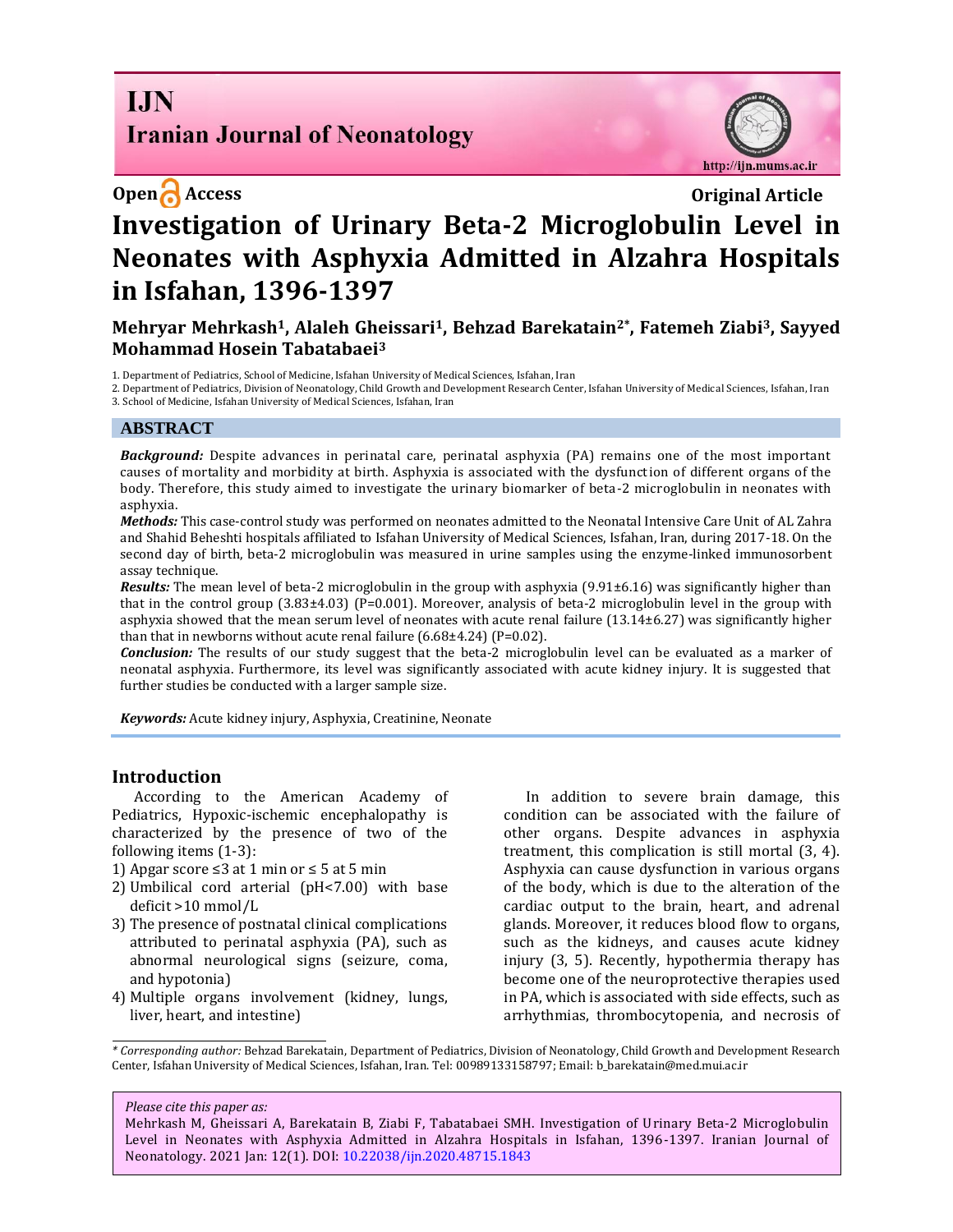the visceral or subcutaneous fat (6, 7).

Beta-2-microglobulin is a small transmembrane protein (11,800 Daltons) with heavy chains of major histocompatibility complex. Therefore, it is observed on the surface of all nucleated cells. Due to its small size, beta-2 microglobulin passes through the glomerular membrane; however, it is completely reabsorbed in proximal tubules (8-10). Elevated serum beta-2 microglobulin levels are also found in diseases associated with increased cell circulation. It has also been shown to increase levels in several benign conditions, such as chronic inflammation, liver disease, renal dysfunction, some acute viral infections, and several malignancies, especially leukocyte B blood cancer.

In multiple myeloma, beta-2 microglobulin is a potent prognostic factor, and less than 4 μg/ml is considered a good prognostic factor (9-11). Beta-2 microglobulin is secreted by the glomerulus, and a small amount is reabsorbed into the bloodstream by the renal tubule. In patients with kidney diseases, the glomerular disease can be distinguished from tubular disease by simultaneous measurement of blood and urinary levels of beta-2 microglobulin. Furthermore, in the glomerular disease, blood levels are high and urinary levels are low; however, serum and urinary levels are low and high in renal tubular disease, respectively.

In addition, its blood level rises rapidly when rejecting a renal transplant. In aminoglycoside poisoning, beta-2 microglobulin increases even before creatinine. Urinary levels of beta-2 microglobulin increase in patients with renal disease due to abundant exposure to heavy metals, such as cadmium or mercury (8, 9). In the case of workers with high exposure to these metals, periodic tests are performed to diagnose kidney disease at its earliest stage. The synthesis rate of beta-2 microglobulin varies from 2 to 4 mg/kg/day with a half-life of 2.5 h, and plasma concentrations range from 1-3 micrograms per milliliter. About 90% of the beta-2 microglobulin is removed by glomerular filtration and is almost completely reabsorbed by proximal tubules; accordingly, in people with chronic kidney disease, especially end-stage renal disease, beta-2 microglobulin can accumulate in the blood (9, 10).

Under laboratory conditions, the synthesis and release of beta-2 microglobulin can be induced by acidosis, endotoxins, or inflammatory cytokines. Beta-2 microglobulin may act as an acute phase reactor. Serum beta-2 microglobulin has been identified as an important prognostic marker in some hematological and non-hematological disorders. In renal tubular disorders, despite normal plasma levels, urinary beta-2 microglobulin levels are high reflecting a reabsorption disorder by proximal tubules (8, 9). Serum and plasma levels of beta-2 microglobulin have been identified as indicators of cellular immune activation and a tumor marker in some specific hematological malignancies. Urinary beta-2 microglobulin levels indicate renal filtration disorders. Measurement of both serum and urinary levels can help differentiate the activation of the cellular immune system from renal impairment (9, 10).

Given the importance of beta-2 microglobulin as an indicator of renal function as well as markers that can be used to predict the prognosis of various diseases, this study aimed to investigate the level of beta-2 urinary microglobulin in neonates with asphyxia hospitalized in Al Zahra and Shahid Beheshti hospitals in Isfahan, Iran, during 2017-18.

## **Methods**

This case-control study was performed on 37 neonates admitted to the Neonatal Intensive Care Unit of Al Zahra Hospital affiliated to Isfahan University of Medical Sciences, Isfahan, Iran, from September 2017 to April 2019. The study protocol was approved by the Ethics Committee of Isfahan University of Medical Sciences, Isfahan, Iran. Subsequently, the research procedure and objectives were entirely explained to the legal guardians of the patients, and written consent was obtained from them.

The inclusion criteria were: 1) gestational age of 32 weeks and older, 2) perinatal asphyxia with acute renal failure, 3) parents' willingness regarding their neonates' participation in the study, 4) lack of known congenital renal abnormalities, 5) absence of sepsis, 6) lack of kidney disease in the mother, and 7) normality of the maternal creatinine based on the prenatal test results. On the other hand, the neonates who missed the follow-up and those whose mothers had a high level of creatinine were excluded from the study.

Urine samples of all infants with asphyxia were taken on the second day of birth to analyze the level of beta-2 microglobulin using a special Human Beta-2 Microglobulin ELISA Kit (ASCO company, Germany). The results were then recorded in the study.

Neonates with similar demographic characteristics, such as age, gender, and weight, without asphyxia but other criteria for entering the study were included in a control group. On the second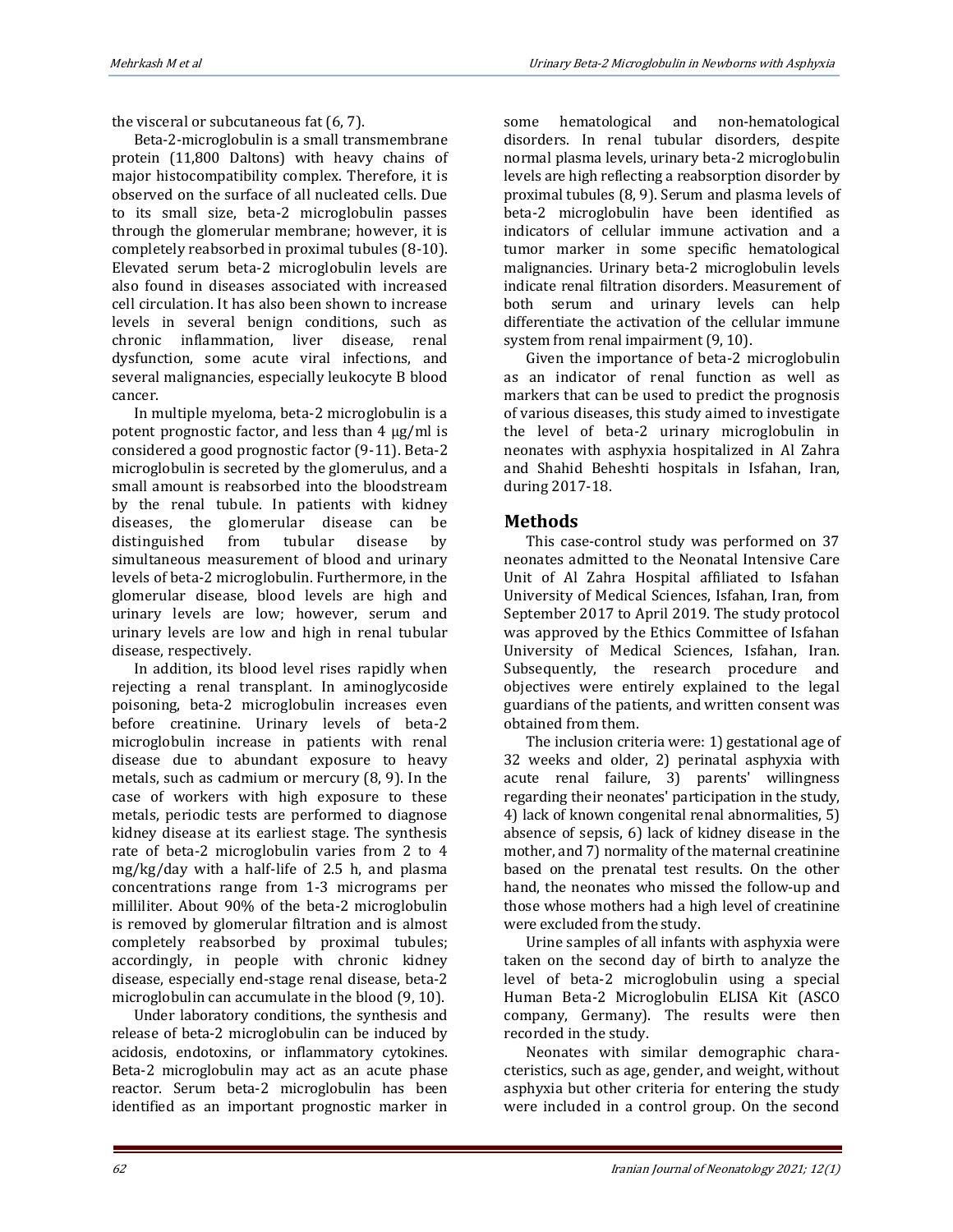day of birth, their urine sample was taken to measure beta-2 microglobulin levels. It should be mentioned that the newborns in the control group had no medications and diseases that made them susceptible to renal failure.

The urine samples were collected using urine bags, and the measurement of beta-2 microglobulin was performed immediately following transmission to the laboratory. If it was not possible, the samples were preserved at -20°C, and the measurements were performed within the next day. In order to minimize the bias, all of the assessments were conducted in the laboratory of AL Zahra Hospital affiliated to Isfahan University of Medical Sciences, Isfahan, Iran. The beta-2 microglobulin and creatinine of the control group were also measured in this study. The level of creatinine of the case and control groups was measured on the second day. Moreover, the daily measurement of the creatinine in the case group continued until the level returned to a normal range. Renal failure in this study was defined as serum creatinine greater than 1.5 mg/dl or an increase in creatinine more than 0/2 to 0/3 mg/dl/day. According to this definition, renal failure occurred in 50% of the patients in this study.

The level of urinary beta-2 microglobulin in neonates who had asphyxia and renal failure based on serum creatinine levels or urinary output was compared with that of infants with asphyxia who did not have renal impairment. Furthermore, infants of mothers with kidney disease who had high creatinine in prenatal tests were not included in the study to avoid bias in creatinine interpretation. Data were analyzed in SPSS software (version 24). Furthermore, normal distribution of the data was assessed using the Kolmogorov-Smirnov Z-test, and based on the results, parametric or non-parametric tests were used in this study. In addition, independent T-test and Mann-Whitney tests were employed to compare the means between the two groups. A pvalue less than 0.05 was considered statistically significant.

#### **Results**

This study evaluated 18 neonates with asphyxia and 19 healthy newborns as a control group. According to the Sarnat staging, all of the asphyxiated newborns had moderate to severe signs. The mean ages of the case and control groups were 35.15±2.52 and 35.47±2.49 weeks, respectively, which showed no significant difference between them in this regard (P=0.69). In the case and control groups, 11 (61.1%) and 9 (47.4%) newborns were male, respectively, and there was no significant difference between the two groups in terms of gender (P=0.51).

The results of this study showed that the mean creatinine in the group with asphyxia  $(1.33\pm0.89)$ was significantly higher than that in the control group  $(0.62\pm0.20)$  (P=0.002). Moreover, the mean level of beta-2 microglobulin in the case group  $(9.91±6.16)$  was significantly higher than that in the control group  $(3.83 \pm 4.03)$   $(P=0.001)$ (Diagram1). It is worth mentioning that no newborns in the control group had renal failure or end-organ damages.



**Diagram 1.** Mean level of beta-2 microglobulin in the case and control groups regarding gender

|  | <b>Table 1.</b> Demographic and clinical characteristics of the neonates in the case and control group |
|--|--------------------------------------------------------------------------------------------------------|

| Variables                                                     |                | Case group (with asphyxia)         | Control group                     | P-value        |
|---------------------------------------------------------------|----------------|------------------------------------|-----------------------------------|----------------|
| Mean fetal age                                                |                | $35.15 \pm 2.52$                   | $35.47 \pm 2.49$                  | 0.69           |
| Gender                                                        | Male<br>Female | $11(61.1\%)$<br>7 (38.9%)          | $9(47.4\%)$<br>10 (52.6%)         | 0.51           |
| Creatinine on the second day of birth<br>Beta-2 microglobulin |                | $1.33 \pm 0.89$<br>$9.91 \pm 6.16$ | $0.62 \pm 0.2$<br>$4.03 \pm 3.83$ | 0.002<br>0.001 |
| Acute renal failure                                           | Yes<br>No      | $9(50\%)$<br>$9(50\%)$             | 19(100%)                          | < 0.1          |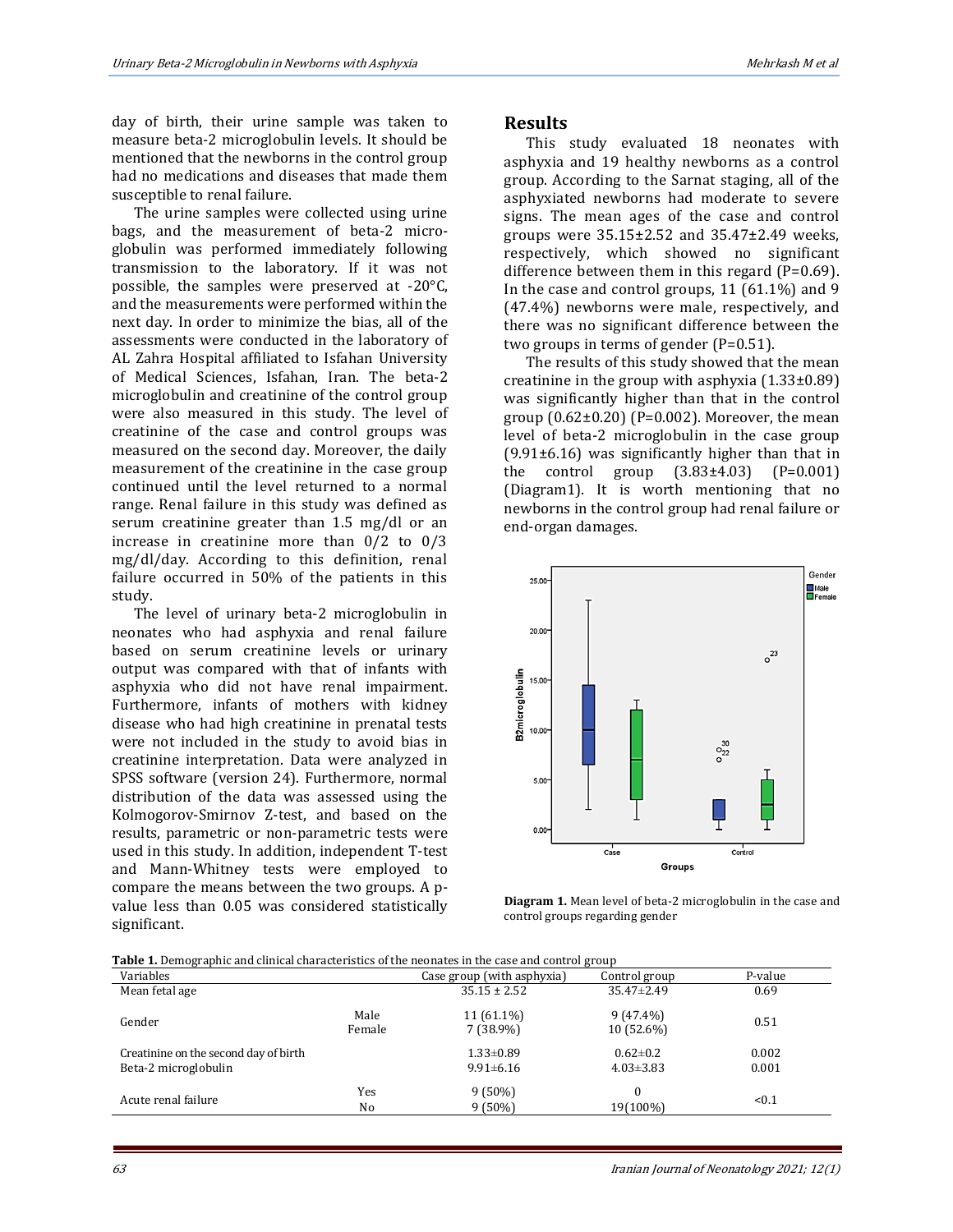

**Diagram 2.** Mean beta-2 microglobulin levels in the case and control groups regarding acute renal failure

Analysis of beta-2 microglobulin level in the group with asphyxia showed that the mean serum level in neonates with acute renal failure (13.14±6.27) was significantly higher than that in those who were not suspected of acute renal failure (6.68±4.24) (P=0.02) (Diagram2).

Renal failure in this study was defined as serum creatinine greater than 1.5 mg/dl or creatinine

#### **Discussion**

The results of the present study showed that the mean level of beta-2 microglobulin in the case group with asphyxia was significantly higher than that in the control group. Moreover, the group with asphyxia obtained a higher mean creatinine level, compared to the control group. Comparison of the mean levels of beta-2 microglobulin between neonates with asphyxia who had acute renal failure and those with asphyxia and without this disorder showed a significant difference between the two groups in terms of the level of this marker.

In a study conducted by Kazemi et al., the level of urinary beta-2 microglobulin was assessed as an indicator of kidney damage after extracorporeal shock wave lithotripsy (ESWL) (12). For this purpose, 20 patients underwent ESWL, and 18 cases entered the study as a control group after varicocelectomy. Urinary level of beta-2 microglobulin was examined on the days before surgery, 24 h later, as well as the 3rd ,7th, and 14th day post-surgery.

The results of the aforementioned study showed that beta-2 microglobulin levels increased significantly in the post-ESWL period indicating transient tubular damage; therefore, beta-2 microglobulin was introduced as a marker of renal injury level. Similarly, in our study, the level of beta-2 microglobulin was significantly higher in



**Diagram 3**. Relationship between beta-2 microglobulin and creatinine levels in the case and control groups

increase of more than 0/2 to 0/3 mg/dl/day. According to this definition, renal failure occurred in 50% of the patients in the present study.

The results also showed that there was no significant relationship between beta-2 microglobulin and creatinine levels (r=+46, P=0.052) (Diagram 3).

patients with asphyxia than that in the control group; moreover, this marker could be associated with asphyxia. Further studies have shown that its levels are significantly higher in patients with renal insufficiency, compared to those without renal failure. Accordingly, it can be considered a marker of acute renal failure in neonates with asphyxia.

Willis et al. examined 35 infants with asphyxia and 55 healthy infants as a control group in a prospective study (13). In that case-control study, N-acetyl-glucosamine and beta-2 microglobulin levels were measured 24-48 hours after birth, as well as 4-6 days, and 4-6 weeks after birth. According to the results, N-acetyl-glucosamine and beta-2 microglobulin levels were significantly higher in the 24- to 48-hour period and 4-6 weeks after birth in infants with asphyxia, compared to the control group. Therefore, their results suggested that beta-2 microglobulin levels could be used as a marker for asphyxia, which was similar to the findings in our study; however, they did not assess creatinine levels and the association of beta-2 microglobulin with renal failure.

In a randomized controlled trial conducted by Bhat et al., the effect of theophylline prophylactically was investigated on reducing the incidence and severity of renal failure in infants with asphyxia (14). The results of their study